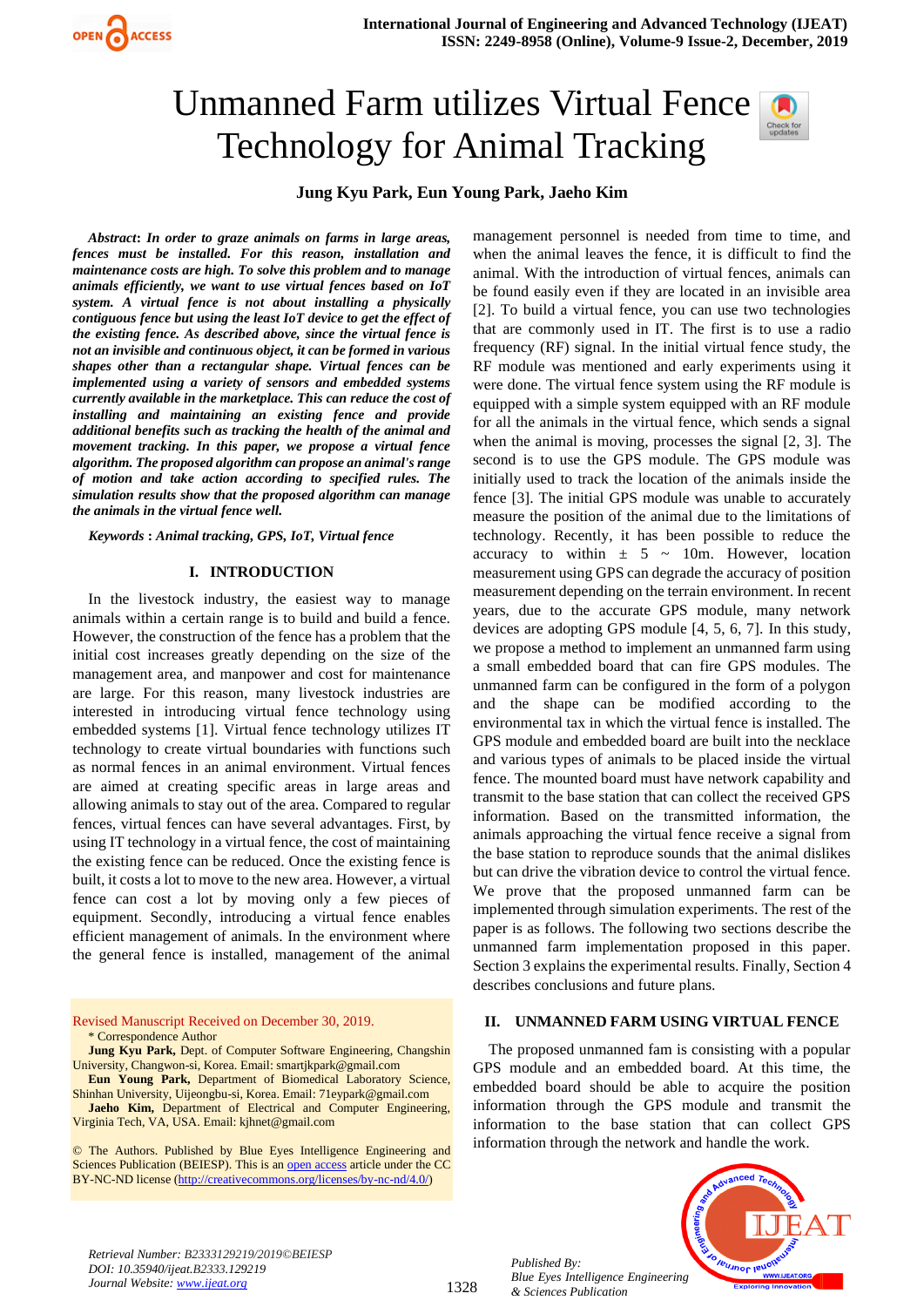In recent years, many smart phones have built-in GPS module and network, so it is possible to replace embedded board with smart phone.

Fig. 1 shows the structure of the virtual fence in the simplest way. It is prevalent. Virtual Fence Line (VFL) may be formed in a circular shape having a radius R from the center point CP of the fence as a starting point. This is the structure of the most basic virtual fence. Depending on the farm environment, multiple CPs can be arranged to form virtual fences with polygons.



**Fig. 1.Structure of Virtual Fence**

A certain area can be allocated inside the VFL and this area can be displayed as a virtual fence internal line VFI. If the animal with the GPS is near the VFI, it will play the sound that the animal dislikes, allowing the animal to stay inside the virtual fence. When the animal enters the VFI and approaches the VFL, use a physical device, such as vibration, along with the sound to prevent the animal from escaping the VFL. Finally, if the animal moves out of the VFL and is positioned between the VFOs, it will generate sound and vibration, and will also advise the administrator so that the animal will be prevented from escaping the fence as much as possible. The virtual fence algorithm can be operated based on the rules using the virtual fence structure and the animal location Ax described above. Table 1 summarizes the virtual fence algorithm rules.

**Table- I: Rules for warning**

| <b>Position of</b><br>Animal                                                                              | Action                                                         |
|-----------------------------------------------------------------------------------------------------------|----------------------------------------------------------------|
| $Ax \leq (VFI - \Delta)$                                                                                  | None                                                           |
| $(VFI - \Delta) < Ax$                                                                                     | Play Sound                                                     |
| VFI ≤Ax≤ VFL                                                                                              | Play Sound, Vibration                                          |
| VFL <ax< th="" vfo<=""><td>Vibration,<br/>Notify<br/>Sound.<br/>the<br/>Play<br/>administrator</td></ax<> | Vibration,<br>Notify<br>Sound.<br>the<br>Play<br>administrator |

#### **III. EXPEIRMENT RESULTS**

In order to verify the proposed unmanned farm algorithm, a simulator program was developed and tested. Fig. 2 shows the simulator produced, and it is possible to construct various types of virtual fences and experiment with various animals. In the experiment, the diameter of the CFL is set to 10m assuming a circular virtual fence. The CFI diameter is set to 9m and the CFO diameter is set to 11m. If a circular fence is not possible due to an obstacle in an environment in which a virtual fence is required, a plurality of circular virtual fences

*Retrieval Number: B2333129219/2019©BEIESP DOI: 10.35940/ijeat.B2333.129219 Journal Website: [www.ijeat.org](http://www.ijeat.org/)*

may be configured to form a polygon. In addition, a rectangular virtual fence can be constructed.



**Fig. 2.Simulation program for virtual fence**

In the simulation experiment environment, various animals can be experimented. The moving speed of the quantity used in the experiment was set 30% faster than the positive average speed of 40 km/h, and the positive shift was randomly set according to the positive habit. It assumes that it has an embedded board equipped with ASCEN ultra miniature GPS module AKML3C (position error  $2.5 \sim 3m$ ) and transmits its position once every 1s. At this time, any board can be used if the embedded board can have a GPS module and a network module capable of transmitting GPS data.

Fig. 3 shows the number of attempts to escape beyond the VFL when the experiment was run for 30 minutes with 10 sheep. The number of attempts to escape the fence was 36 times in 8 times and the number of attempted escapes was 7 times in 10 times. Fig. 4 shows the sheep movements at this time. According to the number of escape attempts by virtual fence, the number of escapes decreased by about 42% when the virtual fence was turned on. This is because the amount of sound and vibration that occurs when the amount exceeds the VFL changes its position to the inside of the VFL.



**Fig. 3.Number of attempts**



*Published By:*

*& Sciences Publication*